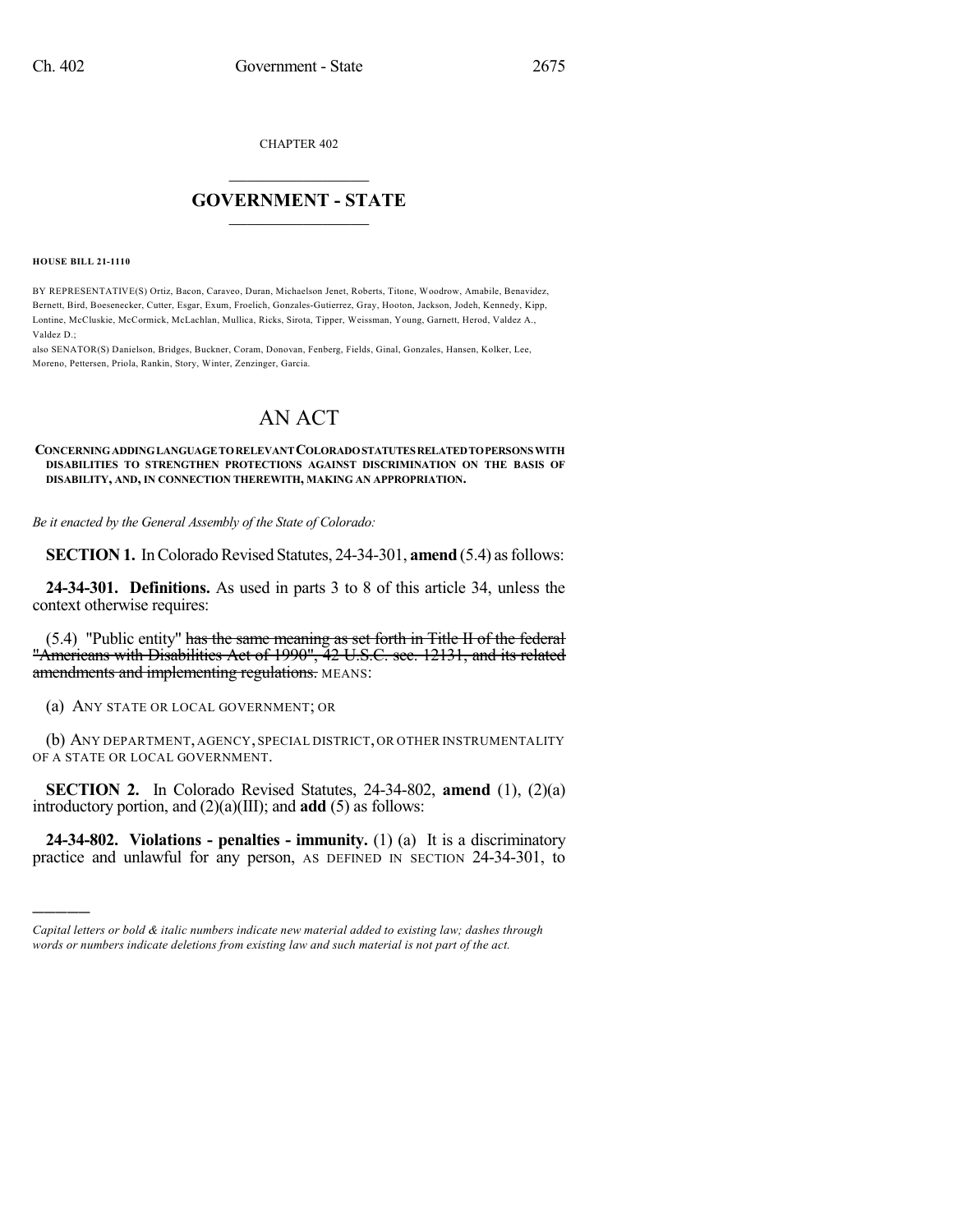2676 Government - State Ch. 402

discriminate against any AN individual or group OF INDIVIDUALS because such THE person or group has opposed any practice, made a discriminatory practice based on disability pursuant to part 5, 6, or 8 of this article ARTICLE 34, or because such THE person or group has made a charge, testified, assisted, or participated in any manner in an investigation, proceeding, or hearing conducted pursuant to part 5, 6, or 8 of this article ARTICLE 34.

(b) AN INDIVIDUAL WITH A DISABILITY, AS DEFINED IN SECTION 24-34-301 (5.6), MUST NOT, BY REASON OF THE INDIVIDUAL'S DISABILITY, BE EXCLUDED FROM PARTICIPATION IN OR BE DENIED THE BENEFITS OF SERVICES, PROGRAMS, OR ACTIVITIES PROVIDED BY A PUBLIC ENTITY, AS DEFINED IN SECTION 24-34-301, OR A STATE AGENCY, AS DEFINED IN SECTION 24-37.5-102, OR BE SUBJECTED TO DISCRIMINATION BY ANY SUCH PUBLIC ENTITY OR STATE AGENCY.

(c) DISCRIMINATION PURSUANT TO THIS SECTION INCLUDES THE FAILURE OF A PUBLIC ENTITY OR STATE AGENCY, AS THOSE TERMS ARE DEFINED IN SECTION 24-34-301, TO DEVELOP AN ACCESSIBILITY PLAN USING THE ACCESSIBILITY STANDARDS ESTABLISHED PURSUANT TO SECTION 24-85-103 (2.5) AND FULLY COMPLY, ON OR BEFORE JULY 1, 2024, WITH THE ACCESSIBILITY STANDARDS FOR INDIVIDUALS WITH A DISABILITY ESTABLISHED BY THE OFFICE OF INFORMATION TECHNOLOGY PURSUANT TO SECTION 24-85-103 (2.5). LIABILITY FOR NONCOMPLIANCE AS TO CONTENT LIES WITH THE PUBLIC ENTITY OR STATE AGENCY THAT MANAGES THE CONTENT. LIABILITY FOR NONCOMPLIANCE OF THE PLATFORM HOSTING THE CONTENT LIES WITH THE PUBLIC ENTITY OR STATE AGENCY THAT MANAGES THE PLATFORM.

(2) (a)  $\overrightarrow{A}$  qualified AN individual with a disability, as defined in section  $24-34-301$  (5.6), who is subject to a violation of subsection (1) of this section or of section 24-34-502, 24-34-502.2, 24-34-601, or 24-34-803 based on his or her THE INDIVIDUAL'S disability may bring a civil suit in a court of competent jurisdiction and, EXCEPT AS PROVIDED IN SECTION 24-85-103, is entitled to any of the following remedies:

(III) A statutory fine not to exceed of three thousand five hundred dollars, PAYABLE TO EACH PLAINTIFF FOR EACH VIOLATION.

(5) AN AGENCY IN THE STATE WITH THE AUTHORITY TO PROMULGATE RULES RELATED TO PROTECTIONS FOR PERSONS WITH DISABILITIES SHALL NOT PROMULGATE A RULE THAT PROVIDES LESS PROTECTION THAN THAT PROVIDED BY THE FEDERAL "AMERICANS WITH DISABILITIES ACT OF 1990", 42 U.S.C. SEC. 12101 ET SEQ., AS AMENDED.

**SECTION 3.** In Colorado Revised Statutes, **amend** 24-85-101 as follows:

**24-85-101. Legislative declaration.** The general assembly hereby finds that the state needs to improve nonvisual access to information, whether by speech, Braille, or other appropriate means INCLUDING ELECTRONIC INFORMATION, FOR INDIVIDUALS WITH A DISABILITY.

**SECTION 4.** In Colorado Revised Statutes, 24-85-102, **amend** the introductory portion; and **add** (1.5), (2.3), (2.7), (5.3), and (5.5) as follows: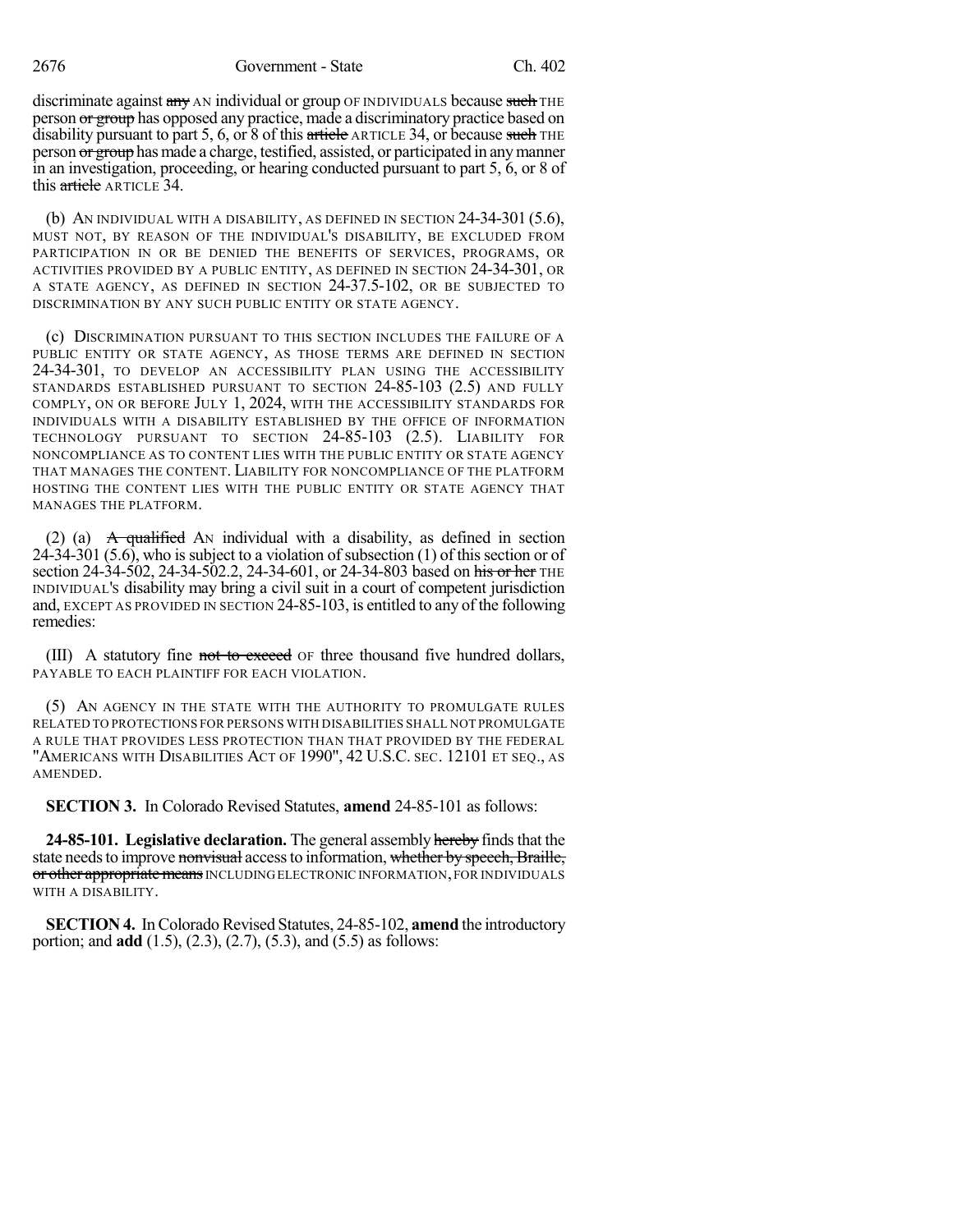**24-85-102. Definitions.** As used in this article ARTICLE 85, unless the context otherwise requires:

(1.5) "ACCESSIBLE" OR "ACCESSIBILITY" MEANS PERCEIVABLE, OPERABLE, AND UNDERSTANDABLE DIGITAL CONTENT THAT ENABLES AN INDIVIDUAL WITH A DISABILITY TO ACCESS THE SAME INFORMATION, ENGAGE IN THE SAME INTERACTIONS, AND ENJOY THE SAME SERVICES OFFERED TO OTHER INDIVIDUALS, WITH THE SAME PRIVACY, INDEPENDENCE, AND EASE OF USE AS EXISTS FOR INDIVIDUALS WITHOUT A DISABILITY.

(2.3) "DISABILITY" HAS THE SAME MEANING AS SET FORTH IN THE FEDERAL "AMERICANS WITH DISABILITIES ACT OF 1990", 42 U.S.C. SEC. 12101 ET SEQ., AND ITS RELATED AMENDMENTS AND IMPLEMENTING REGULATIONS.

(2.7) "INDIVIDUAL WITH A DISABILITY" HAS THE SAME MEANING AS "QUALIFIED INDIVIDUAL WITH A DISABILITY" AS DEFINED IN SUBSECTION (5.5) OF THIS SECTION.

(5.3) "OFFICE OF INFORMATION TECHNOLOGY" MEANS THE OFFICE OF INFORMATION TECHNOLOGY CREATED IN SECTION 24-37.5-103.

(5.5) "QUALIFIED INDIVIDUAL WITH A DISABILITY" OR "INDIVIDUAL WITH A DISABILITY" HAS THE SAME MEANING AS SET FORTH IN THE FEDERAL "AMERICANS WITH DISABILITIES ACT OF 1990", 42 U.S.C. SEC. 12101 ET SEQ., AND ITS RELATED AMENDMENTS AND IMPLEMENTING REGULATIONS.

**SECTION 5.** In Colorado Revised Statutes, **amend** 24-85-103 as follows:

**24-85-103. Accessibility standards for individuals with a disability.** (1) The chief information officer in the office of information technology ereated in section 24-37.5-103, shall maintain nonvisual access ACCESSIBILITY standards FOR AN INDIVIDUAL WITH A DISABILITY for information technology systems employed by state agencies that:

(a) Provide blind or visually impaired individuals AN INDIVIDUAL WITH A DISABILITY with access to information stored electronically by state agencies by ensuring compatibility with adaptive technology systems so that blind and visually **impaired individuals have** AN INDIVIDUAL WITH A DISABILITY HAS full and equal access when needed; and

(b) Are designed to present information, including prompts used for interactive communications, in formats intended for both visual and nonvisual use, such as the use of text-only options.

(1.5) THE CHIEF INFORMATION OFFICER IN THE OFFICE OF INFORMATION TECHNOLOGY SHALL, CONSISTENT WITH THE RESPONSIBILITIES OF THE OFFICE, PROMOTE AND MONITOR THE ACCESS STANDARDS FOR INDIVIDUALS WITH A DISABILITY IN THE STATE'S INFORMATION TECHNOLOGY INFRASTRUCTURE, INCLUDING BUT NOT LIMITED TO ARCHITECTURE.EACH STATE AGENCY IS DIRECTED TO COMPLY WITH THE ACCESS STANDARDS FOR INDIVIDUALS WITH A DISABILITY, ESTABLISHED BY THE OFFICE OF INFORMATION TECHNOLOGY PURSUANT TO SUBSECTION (2.5) OF THIS SECTION, IN THE CREATION AND PROMULGATION OF ANY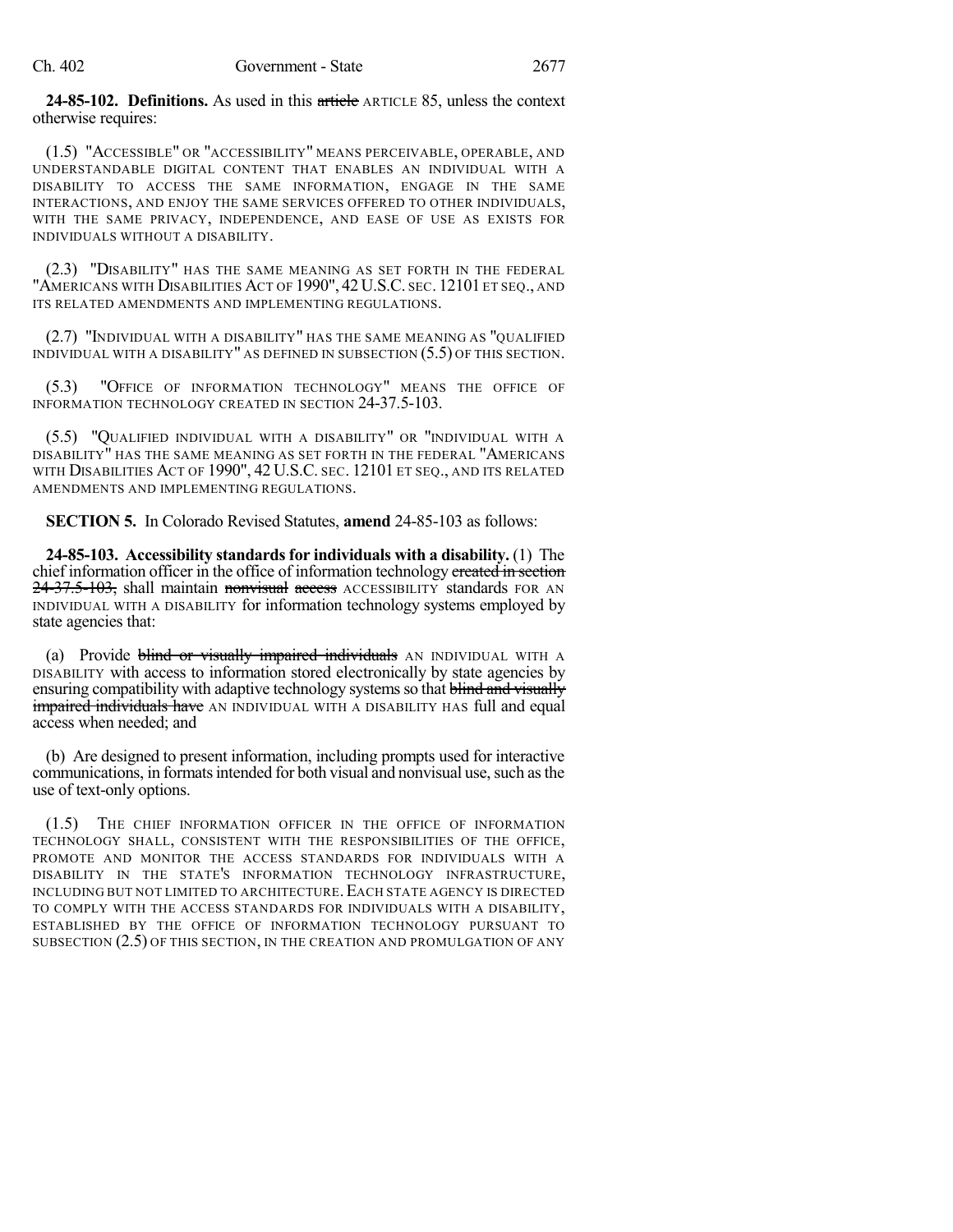ONLINE CONTENT AND MATERIALS USED BY SUCH STATE AGENCY.

(2) The chief information officer in the office of information technology created in section 24-37.5-103, shall consult with state agencies and representatives of individuals who are blind or visually impaired WITH A DISABILITY in maintaining the nonvisual access ACCESSIBILITY standards FOR INDIVIDUALS WITH A DISABILITY described in subsection (1) of thissection and the procurement criteria described in section 24-85-104.

(2.5) THE CHIEF INFORMATION OFFICER IN THE OFFICE OF INFORMATION TECHNOLOGY SHALL ESTABLISH ACCESSIBILITY STANDARDS FOR INDIVIDUALS WITH A DISABILITY USING THE MOST RECENT WEB CONTENT ACCESSIBILITY GUIDELINES PROMULGATED AND PUBLISHED BY THE WORLD WIDE WEB CONSORTIUM WEB ACCESSIBILITY INITIATIVE OR THE INTERNATIONAL ACCESSIBILITY GUIDELINES WORKING GROUP, OR ANY SUCCESSOR GROUP OR ORGANIZATION, OR ANY SUBSEQUENT UPDATES OR REVISIONS TO SUCH GUIDELINES BY ANY SUCCESSOR GROUP OR ORGANIZATION.

(3) (a) The head of each state agency, AS THAT TERM IS DEFINED IN SECTION 24-37.5-102, shall establish a written plan, as part of its annual information technology plan, and develop any proposed budget requests for implementing the nonvisual access ACCESSIBILITY standards FOR INDIVIDUALS WITH A DISABILITY for its agency at facilities accessible by the public. EACH SUCH STATE AGENCY SHALL FOLLOW UP ON THE PLAN AS FOLLOWS:

(I) ON OR BEFORE JULY 1, 2022, THE STATE AGENCY SHALL SUBMIT ITS WRITTEN ACCESSIBILITY PLAN TO THE OFFICE OF INFORMATION TECHNOLOGY.THE OFFICE OF INFORMATION TECHNOLOGY SHALL WORK COLLABORATIVELY WITH THE STATE AGENCY TO REVIEW THE SECTIONS OF THE AGENCY'S PLAN RELATED TO ACCESSIBILITY STANDARDS FOR INDIVIDUALS WITH A DISABILITY AND ESTABLISH IMPLEMENTATION METHODOLOGY; AND

(II) ON OR BEFORE JULY 1, 2024, EACH STATE AGENCY SHALL FULLY IMPLEMENT THE SECTIONS OF THE AGENCY'S PLAN RELATED TO ACCESSIBILITY STANDARDS FOR INDIVIDUALS WITH A DISABILITY. ANY STATE AGENCY NOT IN COMPLIANCE AFTER JULY 1, 2024, IS IN VIOLATION OF SECTION 24-34-802 AND IS SUBJECT TO THE REMEDIES FOR NONCOMPLIANCE SET FORTH IN SECTION 24-34-802.

**SECTION 6.** In Colorado Revised Statutes, **amend** 24-85-104 as follows:

**24-85-104. Procurement requirements - criteria - implementation.** (1) The office of information technology created in section  $24-37.5-103$ , shall approve minimum standards and criteria to be used in approving or rejecting procurements by state agencies for adaptive technologies for nonvisual OR OTHER DISABILITY access uses.

(2) Nothing in this article shall require ARTICLE 85 REQUIRES the installation of software or peripheral devices used for nonvisual access ACCESSIBILITY FOR AN INDIVIDUAL WITH A DISABILITY when the information technology is being used by individuals who are not blind or visually impaired DISABLED. Nothing in this article shall be construed to require ARTICLE 85 REQUIRES the purchase of nonvisual